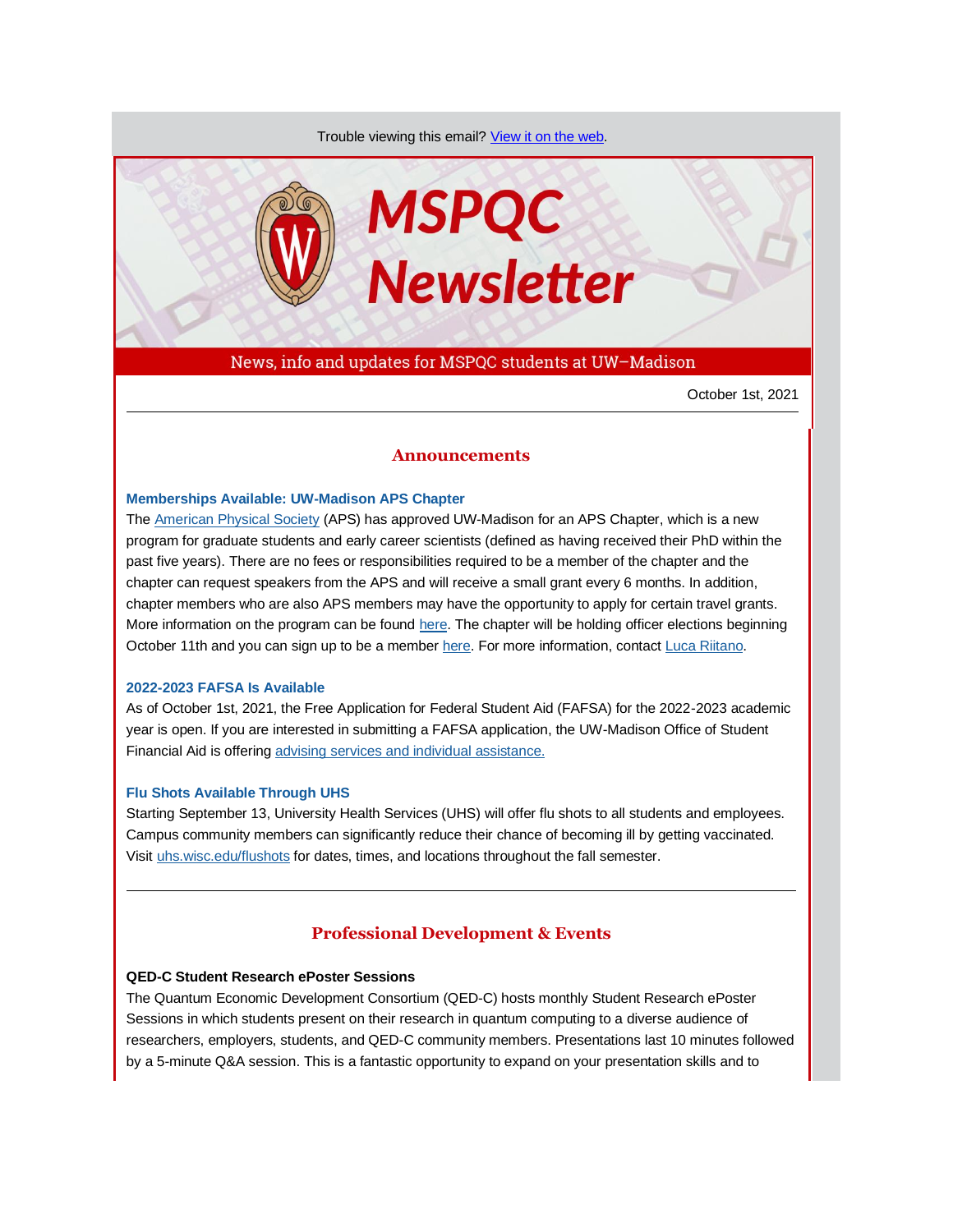display your prowess in the field of quantum computing. If you are interested in participating, contact [Jackson Kennedy.](mailto:jckennedy3@wisc.edu)

#### **[Quantum Employer Spotlight with Protiviti](https://app.explore.wisc.edu/e/er?s=1427524768&lid=22425&elqTrackId=BCB55A5E84BD2D26749F8F99B5B01D31&elq=e5c097ce953c440fae633427d87ed479&elqaid=20440&elqat=1)**

#### *Date: October 5th, 2021; 11:30 PM CT*

Join the Chicago Quantum Exchange (CQE) for a webinar highlighting Protiviti, an employer in the quantum information industry. Clic[k here t](https://app.explore.wisc.edu/e/er?s=1427524768&lid=22424&elqTrackId=700B5825F0D5824D3157B896211B8F27&elq=e5c097ce953c440fae633427d87ed479&elqaid=20440&elqat=1)o register.

# **[D-Wave's Qubits Worldwide Users Conference](https://app.explore.wisc.edu/e/er?s=1427524768&lid=22428&elqTrackId=F2DB0CCF0E893F9F8B5114E19C172A30&elq=e5c097ce953c440fae633427d87ed479&elqaid=20440&elqat=1)**

# *Date: October 5th - 7th, 2021*

Qubits is an excellent opportunity to connect with other innovators involved in quantum computing! The event will feature speakers presenting their latest work on quantum applications in manufacturing and logistics, financial services, biotech and pharma, energy, materials science, machine learning, and much more. It will also host educational sessions and tutorials for developers with all levels of quantum experience, from those who are new to quantum to those with advanced knowledge. Finally, D-Wave speakers will discuss the company's quantum roadmap and the latest development tools. Register [here!](https://app.explore.wisc.edu/e/er?s=1427524768&lid=22428&elqTrackId=0BECD2683D47EE01F1B031680C516405&elq=e5c097ce953c440fae633427d87ed479&elqaid=20440&elqat=1)

# **[International Symposium on Correlated Electrons](https://app.explore.wisc.edu/e/er?s=1427524768&lid=23313&elqTrackId=EB6BE760C6B0BD9E64B570A255B430F4&elq=e5c097ce953c440fae633427d87ed479&elqaid=20440&elqat=1)**

# *Date: October 5th - 7th, 2021*

The 2021 International Symposium on Correlated Electrons (SymCorrel21) will take place online. This international and interdisciplinary symposium brings together experts from the different subfields of the quantum sciences to elaborate on systematic theoretical and computational approaches to interacting many-electron quantum systems in quantum many-body physics, particularly quantum chemistry. The more concise quantum information theoretical perspective on quantum correlations will play a central role in that context. Click [here f](https://app.explore.wisc.edu/e/er?s=1427524768&lid=23313&elqTrackId=7B9115AF2078762F4DAFA74860334B53&elq=e5c097ce953c440fae633427d87ed479&elqaid=20440&elqat=1)or more information and to register.

# **[B.O.V. Presentation: Entrepreneurship in the Physical Sciences](https://app.explore.wisc.edu/e/er?s=1427524768&lid=22877&elqTrackId=721255B3D20CE2DAB05E49C2DE6AB801&elq=e5c097ce953c440fae633427d87ed479&elqaid=20440&elqat=1)**

### *Date: October 7th, 2021; 12 PM CT*

Academic physicists and the others in physical sciences have been important contributors for decades of ideas for commerce, including those resulting in new Wisconsin companies. Academic entrepreneurship enriches teaching, research, and is inherently service to the communities in which physics departments exist, the nation and even the world. Join speaker Thomas Rockwell Mackie, Emeritus Professor, University of Wisconsin-Madison and host Professor Kevin Black in 4274 Chamberlin Hall as they navigate the exciting world of entrepreneurship in the physical sciences in the 21st Century.

#### **[Delta Program: LinkedIn For Academics](https://app.explore.wisc.edu/e/er?s=1427524768&lid=23282&elqTrackId=23243F370E8F11CE11F82BA5562F4642&elq=e5c097ce953c440fae633427d87ed479&elqaid=20440&elqat=1)**

# *Date: October 9th, 2021; 11 AM - 12:30 PM*

You have a LinkedIn account and the basics set up; now what? Wait for people to find you? No. "Networking" is an active process that takes time and planning. Clic[k here f](https://app.explore.wisc.edu/e/er?s=1427524768&lid=23282&elqTrackId=49AD333A199A67139B41F1923FC27BEF&elq=e5c097ce953c440fae633427d87ed479&elqaid=20440&elqat=1)or more information and to register.

# **[Quantum Investment Summit](https://app.explore.wisc.edu/e/er?s=1427524768&lid=22427&elqTrackId=669B4E5089FF171F3C7DBBE8850DFBC2&elq=e5c097ce953c440fae633427d87ed479&elqaid=20440&elqat=1)**

#### *Date: October 12th - 13th, 2021*

Growing a vibrant quantum ecosystem and effectively commercializing innovative research requires making the right connections. The Quantum Startup Foundry presents the first annual Quantum Investment Summit bringing together top quantum private investors, thought leaders, experts and executives from the most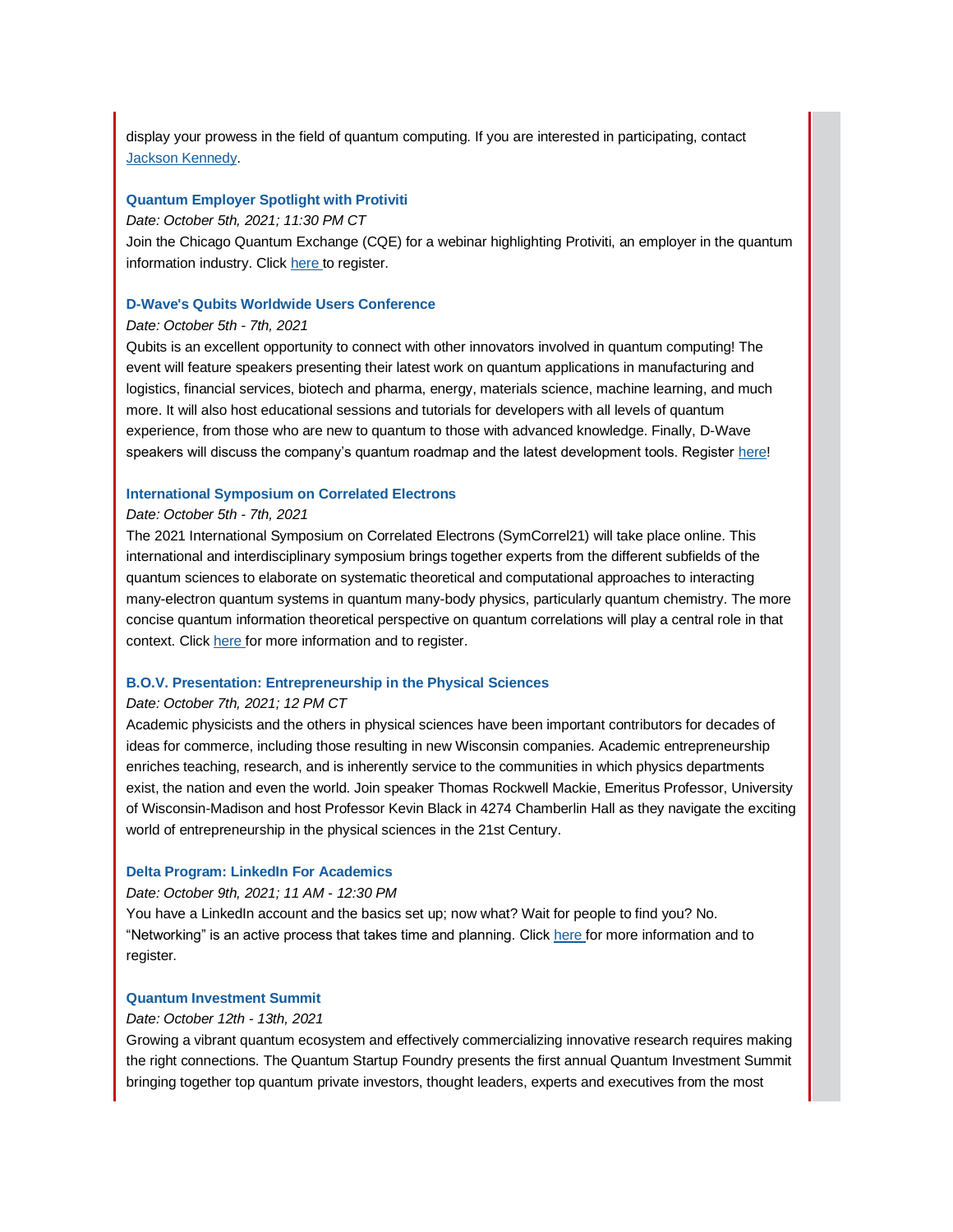innovative corporations, startups, academic institutions and government entities with two goals: (1) Increase startups' access to financial and talent resources; (2) Develop a broader, globally-connected ecosystem to support and accelerate the advancement and commercialization of innovative quantum technologies. Register [here t](https://app.explore.wisc.edu/e/er?s=1427524768&lid=22426&elqTrackId=8C809748C79F4B9CE046CB120D93F4F9&elq=e5c097ce953c440fae633427d87ed479&elqaid=20440&elqat=1)o join virtually or in-person!

# **Employment Opportunities**

# **[MSPQC Career Toolkit](https://app.explore.wisc.edu/e/er?s=1427524768&lid=16119&elqTrackId=5A49858D7B279578BB1B0FB51CEEA074&elq=e5c097ce953c440fae633427d87ed479&elqaid=20440&elqat=1)**

MSPQC Program Coordinator Jackson Kennedy manages and updates the [MSPQC Career Toolkit.](https://app.explore.wisc.edu/e/er?s=1427524768&lid=16119&elqTrackId=09D2E0C03CA2395C49E22DEC7C8591D3&elq=e5c097ce953c440fae633427d87ed479&elqaid=20440&elqat=1) This is the central hub for professional development and job search opportunities for MSPQC students and is updated frequently. Contact [Jackson Kennedy](mailto:jckennedy3@wisc.edu) with questions, concerns, and suggestions.

#### **[QED-C Student Database](https://app.explore.wisc.edu/e/er?s=1427524768&lid=16143&elqTrackId=3F91B3E99BC944A98E92AF38D30E52E3&elq=e5c097ce953c440fae633427d87ed479&elqaid=20440&elqat=1)**

[QED-C](https://app.explore.wisc.edu/e/er?s=1427524768&lid=16144&elqTrackId=A9AB285BA5BE3DC678F7230E21B22D08&elq=e5c097ce953c440fae633427d87ed479&elqaid=20440&elqat=1) Maintains a database of students obtaining degrees in quantum computing. This database is shared with employers, internship providers, and consortium partners. To add yourself to this database, complete the [Student Info Form](https://app.explore.wisc.edu/e/er?s=1427524768&lid=16143&elqTrackId=4394A173A56EFED3F138143AA6462B62&elq=e5c097ce953c440fae633427d87ed479&elqaid=20440&elqat=1) (password: Students@QED-C) and use Jackson Kennedy (jckennedy3@wisc.edu) as your advisor email.

# **[IBM: Summer 2022 Internships](https://app.explore.wisc.edu/e/er?s=1427524768&lid=22026&elqTrackId=4E52B7A6F34821916C970355D44A6E47&elq=e5c097ce953c440fae633427d87ed479&elqaid=20440&elqat=1)**

IBM has begun the application process for their 2022 summer internships and early-career opportunities. Click [here f](https://app.explore.wisc.edu/e/er?s=1427524768&lid=22026&elqTrackId=50933B0F80743DA915AF1772FEF1BDA8&elq=e5c097ce953c440fae633427d87ed479&elqaid=20440&elqat=1)or more details and to apply.

### **[Army Research Laboratory QST: Staff Scientists and Postdoctoral Fellows](https://app.explore.wisc.edu/e/er?s=1427524768&lid=23290&elqTrackId=D80E5426DFE4A7E5270CA20B013DC69E&elq=e5c097ce953c440fae633427d87ed479&elqaid=20440&elqat=1)**

The Quantum Science and Technology Branch (QST) in the Army Research Laboratory has multiple openings for staff scientists and post-doctoral fellows. The openings include efforts in quantum sensing, timing, quantum memories, and entanglement distribution. We are leveraging multiple platforms to enhance light-matter interactions, which will enable us to explore fundamental physics and develop practical quantum technologies. Efforts include developing near-term quantum sensors as well as practical quantum-enhanced metrology/distributed-entanglement gains for future Army systems. QST has a close collaboration with the Quantum Technology Center at the University of Maryland (QTC) including shared lab space and projects.Click [here f](https://app.explore.wisc.edu/e/er?s=1427524768&lid=23290&elqTrackId=1D1F309204138011A6BC43BF0EA7A97B&elq=e5c097ce953c440fae633427d87ed479&elqaid=20440&elqat=1)or more information and to apply.

#### **[Aliro: Research Engineer, Quantum Networks & Communications](https://app.explore.wisc.edu/e/er?s=1427524768&lid=22430&elqTrackId=0A52A3B2BC922F4C31492A41FF39D9EC&elq=e5c097ce953c440fae633427d87ed479&elqaid=20440&elqat=1)**

Aliro is hiring hiring a Research Engineer, Quantum Networks & Communications who is passionate about doing pioneering work and building new software in this emerging branch of the quantum revolution. In this position, the incumbent will not only develop new techniques, but will also implement them in Aliro's stack and product offerings. The incumbent will also work closely with the rest of the research team in developing new ideas and clever approaches to some of the hardest problems facing quantum networking and computing today.

### **[ColdQuanta: Various Openings](https://app.explore.wisc.edu/e/er?s=1427524768&lid=22429&elqTrackId=0DDBB99C4C3E655DB67A9EFB6C29BBB2&elq=e5c097ce953c440fae633427d87ed479&elqaid=20440&elqat=1)**

ColdQuanta, the leader in cold-atom quantum technology, is on a quest to find scientists, physicists, and engineers to support research, development, engineering, and production of cold-atom technology. They are also seeking product and project managers, marketing, technical sales and business development professionals, developers, and corporate staff. ColdQuanta is tackling some of the hardest problems in